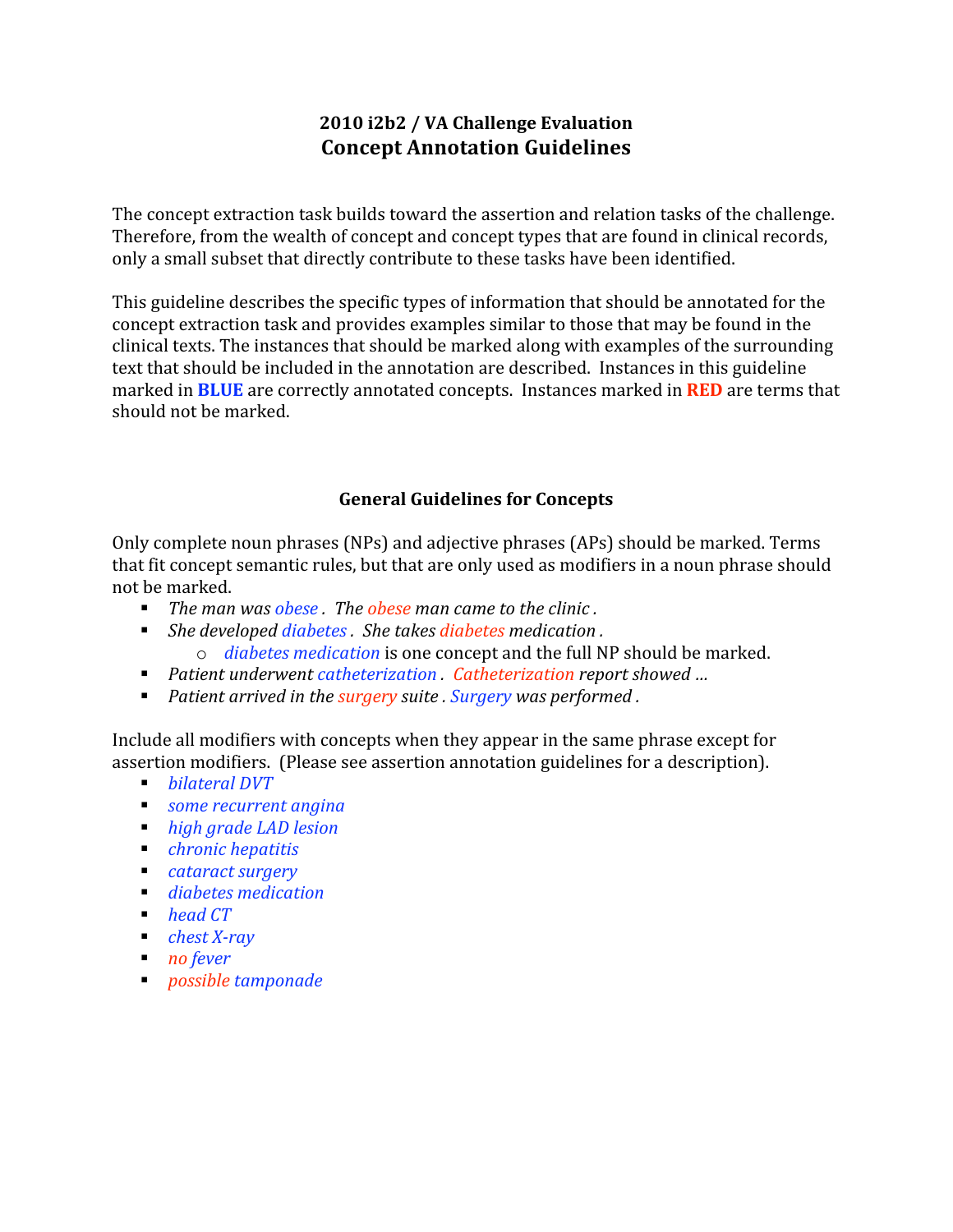You can include up to one prepositional phrase (PP) following a markable concept if the PP does
not
contain
a
markable
concept
and
either
indicates
an
organ/body
part
or
can
be rearranged to eliminate the PP (we later call this the PP test).

- *pain in chest ->* indicates body part and can be rearranged to *chest pain*
- *changes in mental status ->* can be rearranged to *mental status changes*
- *defect in lobe of liver* -> only mark the first PP, can be rearranged to *lobe defect*
- *removal of mass* → PP contains another concept, so mark as two separate concepts: *removal*and *mass*

Include
articles
and
possessives

- *his cancer*
- *her medications*
- *the surgery*
- *an
appendectomy*
- *the patient 's tumor*

Conjunctions and other syntax that denote lists should be included if they occur within the modifiers or are connected by a common set of modifiers. If the portions of the list are otherwise
independent,
they
should
not
be
included.

Similarly,
when
concepts
are mentioned
in
more
than
one
way
in
the
same
noun
phrase
(such
as
the
definition
of
an acronym
or
where
a
generic
and
a
brand
name
of
a
drug
are
used
together),
the
concepts should
be
marked
together.

- *metastases
in
the
liver
and
pancreas*
- *behavioral
/
mental
changes*
- *diarrhea, nausea, and vomiting* -> three separate concepts *diarrhea, nausea* and *vomiting*
- *Zocor* (Simvastatin) 20 mg p.o. once daily.
- *DM
(
diabetes
mellitus
)*

Concepts should be mentioned in relation to the patient or someone else in the note. Section headers that provide formatting, but that are not specific to a person are not marked.

- **HISTORY OF PRESENT ILLNESS**
- The patient 's illness continued to worsen.
- *DISCHARGE
MEDICATIONS
:*
- The patient should remain on his home medications.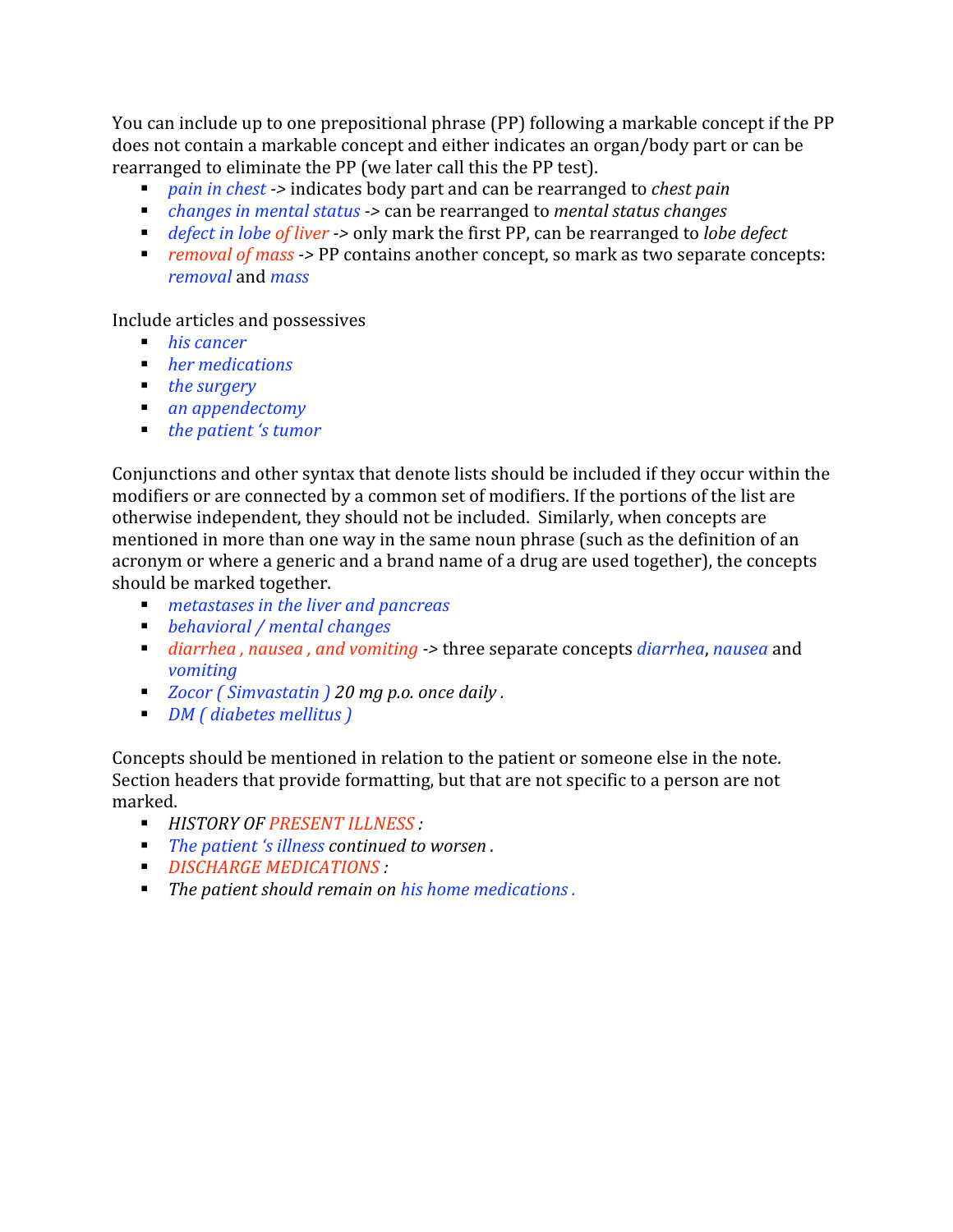## **Categories
of
Concepts**

Concepts are
defined
in
three
general
categories
that
are
each
annotated
separately.

1) Medical Problems: phrases that contain observations made by patients or clinicians about the patient's body or mind that are thought to be abnormal or caused by a disease.
They
are
loosely
based
on
the
UMLS
semantic
types
of
pathologic
functions, disease
or
syndrome,
mental
or
behavioral
dysfunction,
cell
or
molecular
dysfunction, congenital
abnormality,
acquired
abnormality,
injury
or
poisoning,
anatomic abnormality,
neoplastic
process,
virus/bacterium,
sign
or
symptom,
but
are
not
limited by
UMLS
coverage.

What
should
be
annotated?

- $\triangleright$  Medical problems need to be things that are wrong with the patient and can be treated.
- > They need to be complete noun phrases (NPs) or adjective phrases (APs).
- $\triangleright$  They need to be able to be modified with a negation modifier.
- $\triangleright$  They need to belong to one of the above semantic types, but do not need to be UMLS
concepts.

All
four
of
these
conditions
have
to
hold.

## *Examples
of
Medical
Problems
to
annotate:*

- a) Phrases
that
name
a
disease,
syndrome,
sign,
or
symptom
	- *Ativan 0.25 to 0.5 mg IV q 4 to 6 hours prn anxiety* 
		- o What
		was
		treated?*anxiety.* (can
		also
		be
		negated:
		"*no
		anxiety*")
	- *the wound was noted to be clean with mild serous drainage* 
		- o Question
		test:
		What
		was
		treated? *The
		wound.*
		- o Question
		test:
		What
		was
		treated? *mild
		serous
		drainage.*
		- o Question test: What was treated? *clean?* -> does not fit the definition of something
		being
		wrong
		with
		the
		patient.
	- an echocardiogram revealed a pericardial effusion and possible tamponade *clinically
	.*
	- *the drop in hematocrit was secondary to ...* 
		- o PP
		Test:
		can
		be
		rearranged
		to *the
		hematocrit
		drop*
	- the patient has had increasing dyspnea on exertion
	- *he underwent a resection of a skull base chordoma*
- b) Mental or behavioral status observations
	- His mental status changes remained stable
	- the patient developed a sudden change in her mental status o PP
	test*:
	a
	sudden
	mental
	status
	change*
	- *she did well except for some episodes of confusion*
	- the patient seemed **subdued**
	- the patient was unresponsive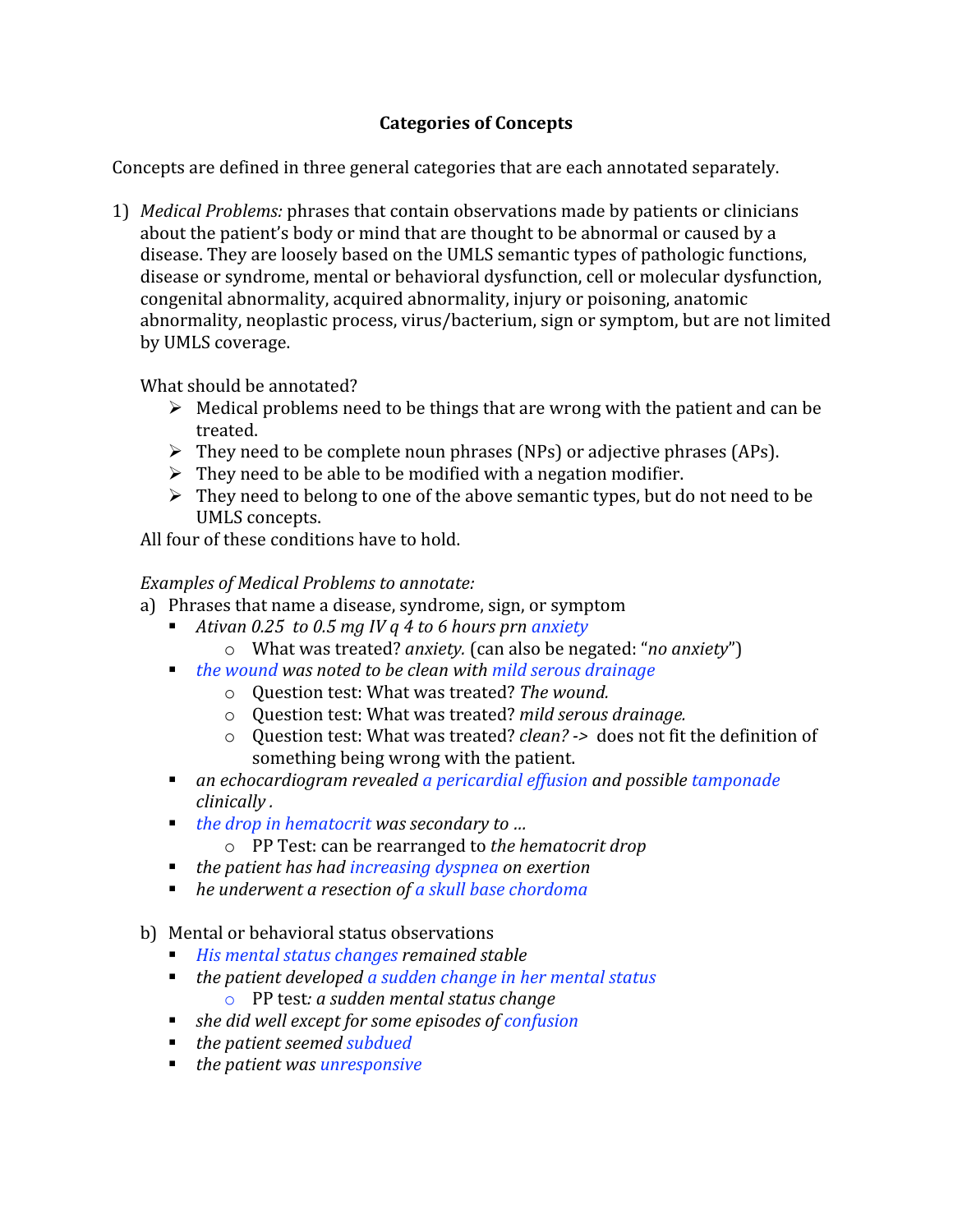- c) Virus
and
bacterium
	- *Blood cultures were positive for S. Veridans*
	- *procured sample to rule out MRSA*

#### d) Injury

- *patient arrived with a broken arm*
- *examined
the
deep
gash
in
her
head*
- e) Abnormalities
	- The defects were found
	- *chest x-ray revealed an abnormality*
- f) Test
results
explicitly
stated
to
be
abnormal
	- *low
	blood
	pressure*
	- *moderately
	decreased
	ejection
	fraction*

# *Examples
of
concepts
that
should not
be
markedas
Medical
Problems:*

a)
Statements
about
normal
states
of
health

- *she had been comfortable on the Morphine drip*
- *wound was clean*
- He was dynamically stable on his Dobutamine
- *converted back to normal sinus rhythm*
- *serum uric acid was normal*

b) Physiologic measurements, vital signs, or the tests that measure them and statements of bodily function (even if the value of the test could be inferred to be outside
normal
range)

- *EF
35%*
- *Blood
pressure
145/95*
- *will monitor BUN / Cr after giving Lasix*
- the patient 's respiratory status continued to decline
	- o What was treated? *Respiratory status?* → wrong
- *hematocrit dropped*
	- o What
	was
	treated?*Hematocrit? >* wrong

c)
Verbs
that
describe
the
outcome
of
an
event

- *the patient defervesced*
- *the tumor was growing*
- the patient 's respiratory status continued to decline
- *the patient 's LDH climbed*

#### d)
Alcohol,
elicit
drug,
and
tobacco
use

- 2 packs cigarettes per day
- *moderate
alcohol
use*
- *he uses recreational drugs*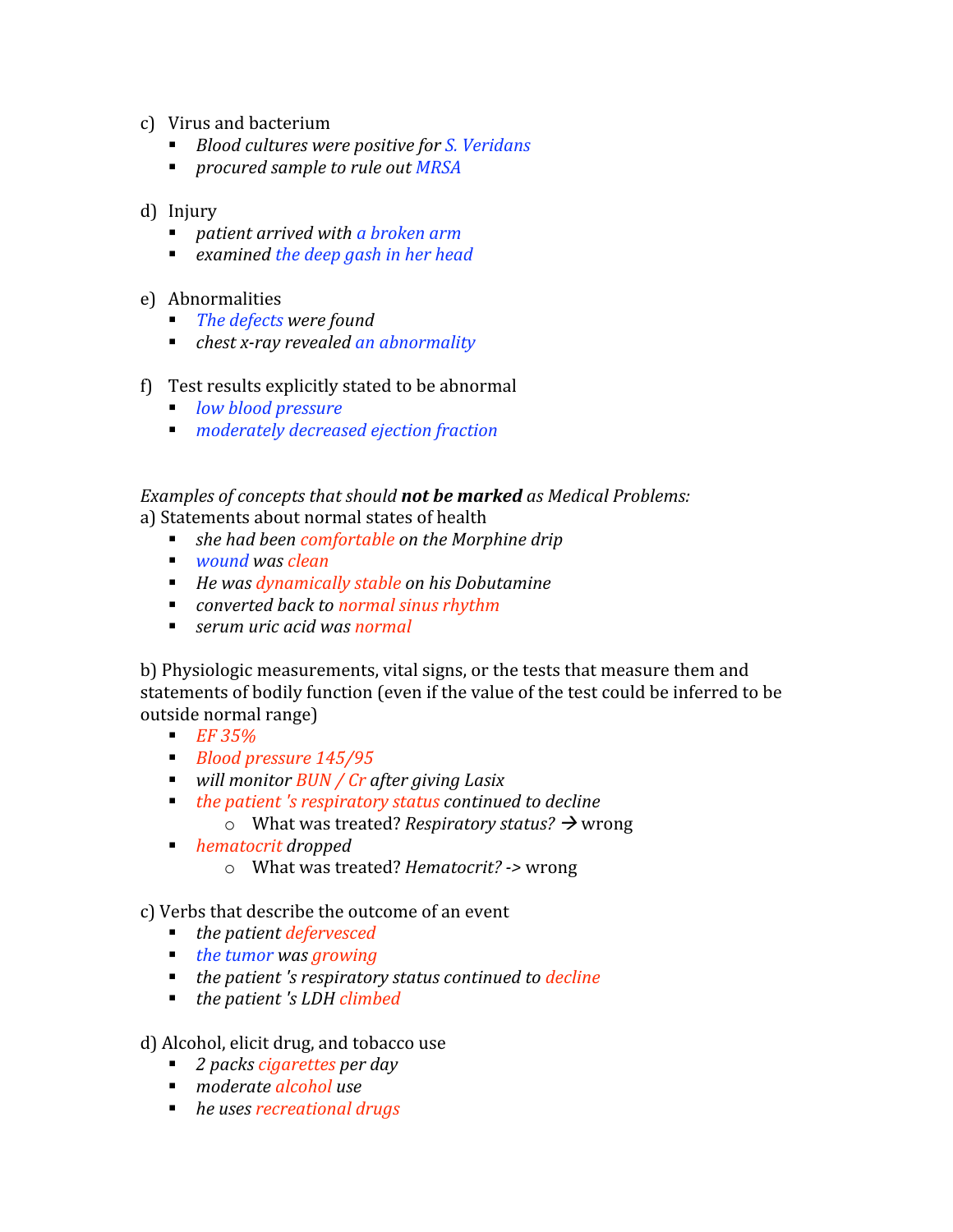2) *Treatments:* phrases that describe procedures, interventions, and substances given to a patient in an effort to resolve a medical problem. They are loosely based on the UMLS semantic
types
therapeutic
or
preventive
procedure,
medical
device,
steroid, pharmacologic
substance,
biomedical
or
dental
material,
antibiotic,
clinical
drug,
and drug delivery device. Other concepts that are treatments but that may not be found in UMLS are also included. Treatments that a patient had, will have, may have in the future, or are explicitly mentioned that the patient will not have are all marked as treatments.

What should be annotated?

- $\triangleright$  In general, the annotated concepts need to be things that can treat a problem. They
need
to
sensibly
answer
the
question
"what
fixed
the
medical
problem?"
- > They need to be complete noun phrases (NPs) or adjective phrases (APs).
- $\triangleright$  They need to belong to one of the above semantic types, but do not need to be UMLS
concepts.

All three of these conditions have to hold.

## *Examples
of
Treatments
to
annotate:*

- a) Medication names, brand names and generics as well as collective names for groups of
medications.

Include
amount,
dose,
frequency,
and
mode
only
when
used
as modifiers
‐
do
not
mark
when
part
of *signatura*
	- *Lasix 20 mg b.i.d. by mouth*
	- *800
	mg
	ibuprofen*
	- *She was started on IV Ciprofloxacin*
	- *regular
	sliding
	scale
	insulin*
	- *Vitamin K therapy, low-dose ASA, statin*
	- *Patient was placed on a morphine drip*

## b) Biological
substances

- *creatinine improved with hydration and packed red blood cells*
- *the patient remained on IV hydration therapy*
- *lipids*
- *he did not require a transfusion*

## c) Drug
and
treatment
delivery
devices

- *ICD* shocks
- *he was responsive to having an NG feeding tube placed with Jevity feeds started*
- the patient uses her respirator at night.
- the patient remained hemodynamically stable on the ventilator
- d) Procedures
and
devices
or
hardware
involved
in
those
procedures
	- *the
	patient
	had
	a
	bronchoalveolar
	lavage performed*
	- After tube removal, she was started on...
	- *Significant for radiation therapy after his surgery*
	- the staples were removed
	- status post myocardial infarction with stent placement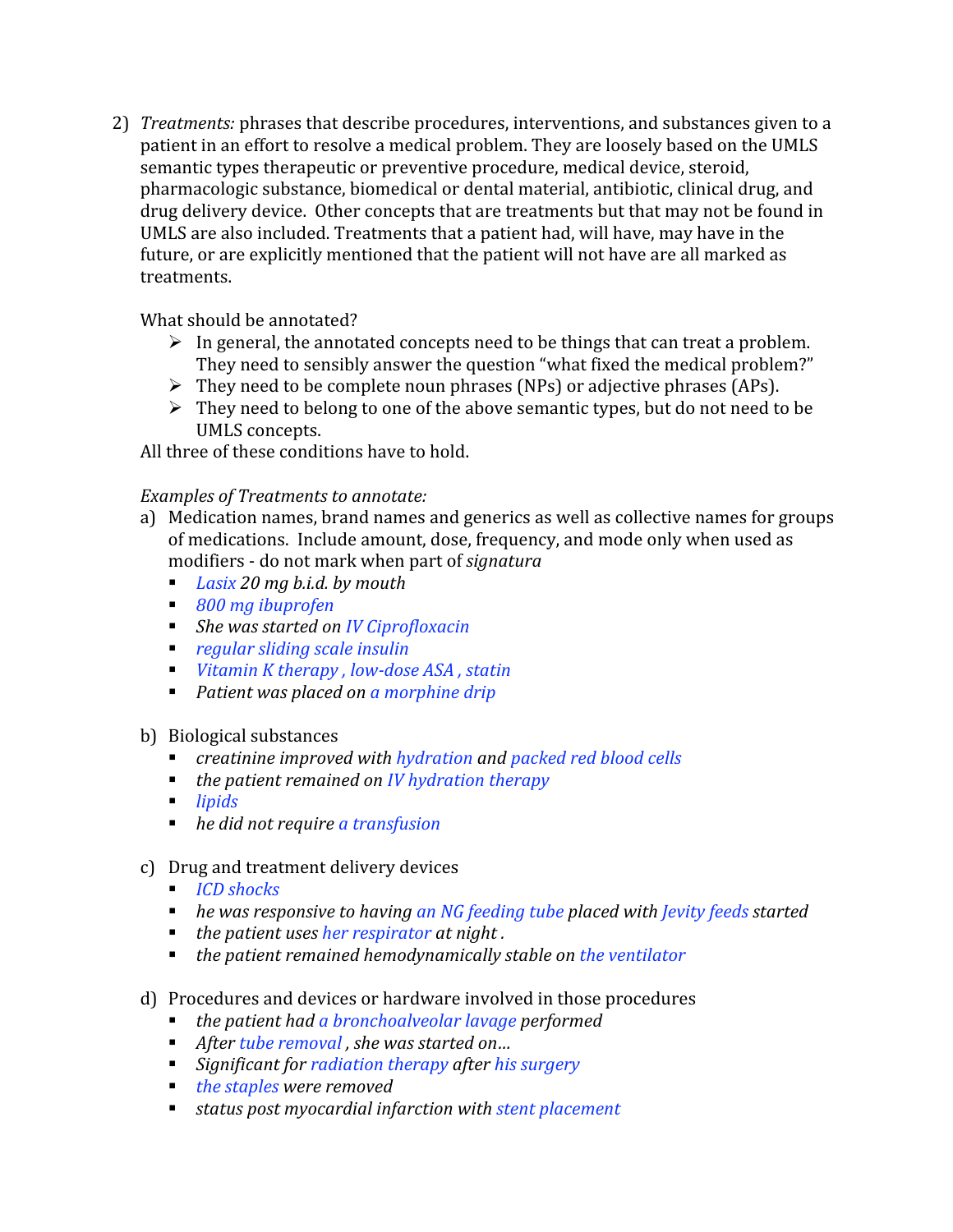- *Total
abdominal
hysterectomy,
bilateral
salpingooophorectomy,
bilateral
lymph node
dissection* ,*omentectomy* ,*lysis
of
adhesions,
removal
of
mass
from
surface
of transverse
colon*
- *after months of physical therapy, the patient gained strength*
- *the patient required a cane*
- e) General
terms
referring
to
the
patient's
treatments
	- *the patient 's asthma medication*
	- *this drug seemed to reduce ...*
	- *her treatment*

*Examples
of
concepts
that
should
not
be
marked
as
Treatments:* a)
Verbs
that
indicate
application
of
a
treatment

- *Her
dressing
was
changed*
- *…had PPM and AICD placed*
- *Tube
was
removed*
- The patient was intubated at that time
- *he had the right knee aspirated*
- The sheaths were removed and heparin was restarted

b)
Locations
and
persons
providing
treatment

- *need consult with rheumatology*
- *patient discharged to physical therapy*
- *patient admitted to ICU*
- 3) *Tests:* phrases
that
describe
procedures,
panels,
and
measures
that
are
done
to
a
patient or a body fluid or sample in order to discover, rule out, or find more information about a
medical
problem.
They
are
loosely
based
on
the
UMLS
semantic
types
laboratory procedure, diagnostic procedure, but also include instances not covered by UMLS.

What
should
be
annotated?

- $\triangleright$  In general, the annotated concepts need to be things that help determine whether the patient has a problem. Tests are analogous to treatments, but instead of *fixing* the problem, they are used to find more information out about a problem.
They
need
to
sensibly
answer
the
question
"what
was
done
to
find
out if
there
was
a
medical
problem?"
- $\triangleright$  They need to be complete NPs or APs.
- $\triangleright$  They need to belong to one of the above semantic types, but do not need to be UMLS
concepts.

All three of these conditions have to hold.